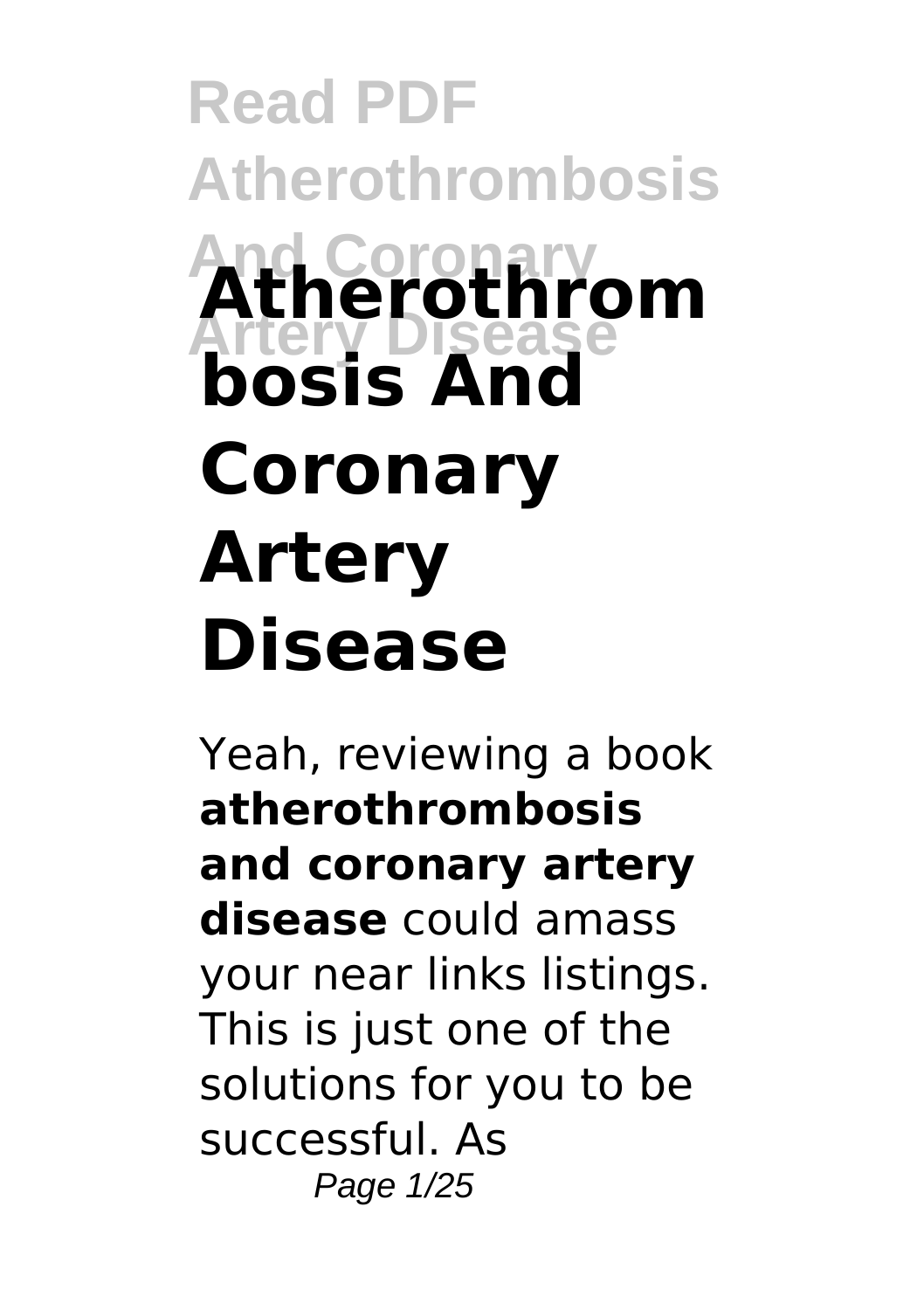**And Coronary** understood, triumph does not recommend that you have fabulous points.

Comprehending as well as understanding even more than extra will give each success. bordering to, the declaration as well as keenness of this atherothrombosis and coronary artery disease can be taken as well as picked to act.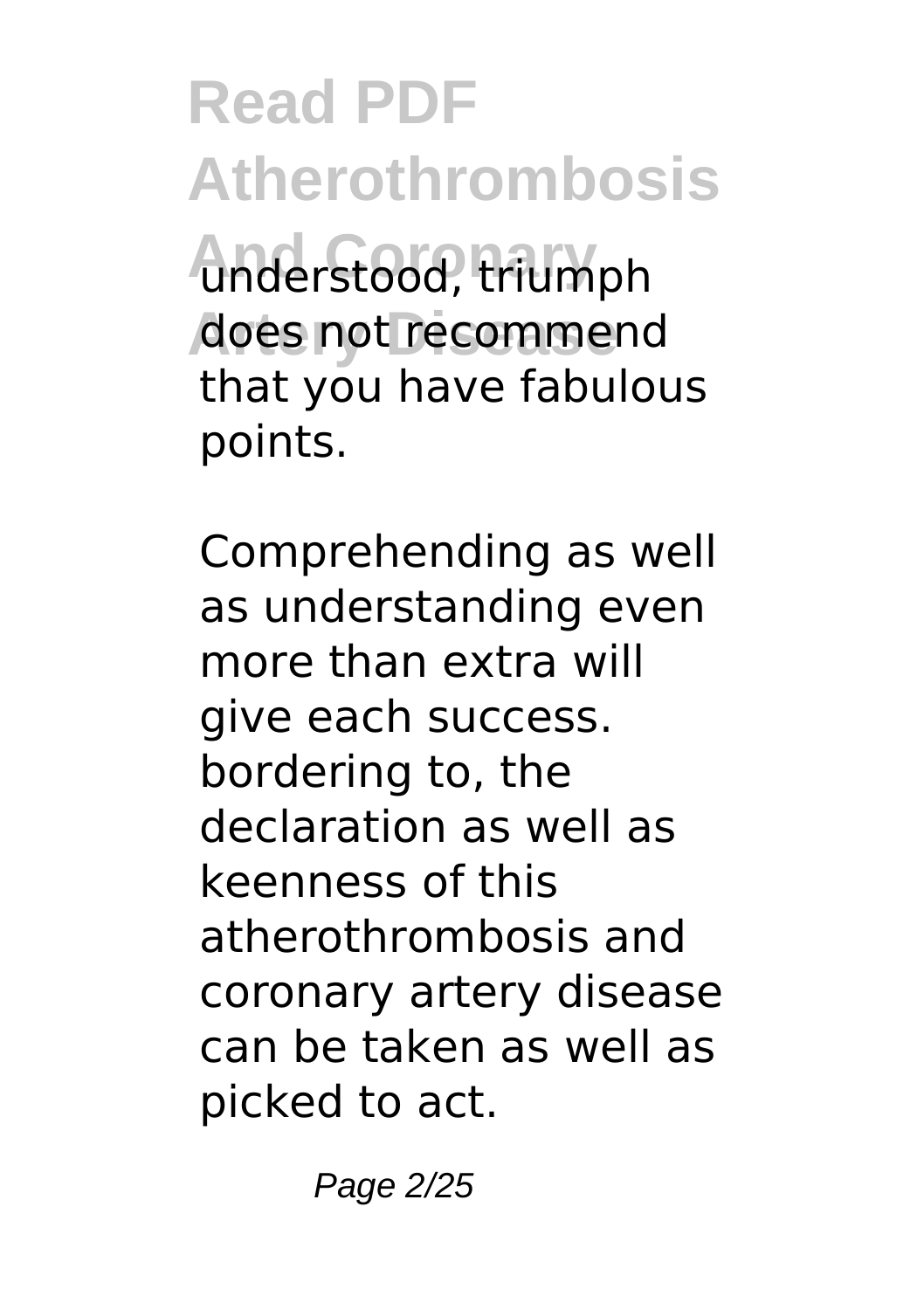The time frame a book **Artery Disease** is available as a free download is shown on each download page, as well as a full description of the book and sometimes a link to the author's website.

#### **Atherothrombosis And Coronary Artery Disease**

Atherothrombosis and Coronary Artery Disease Integrated basic and clinical research to study the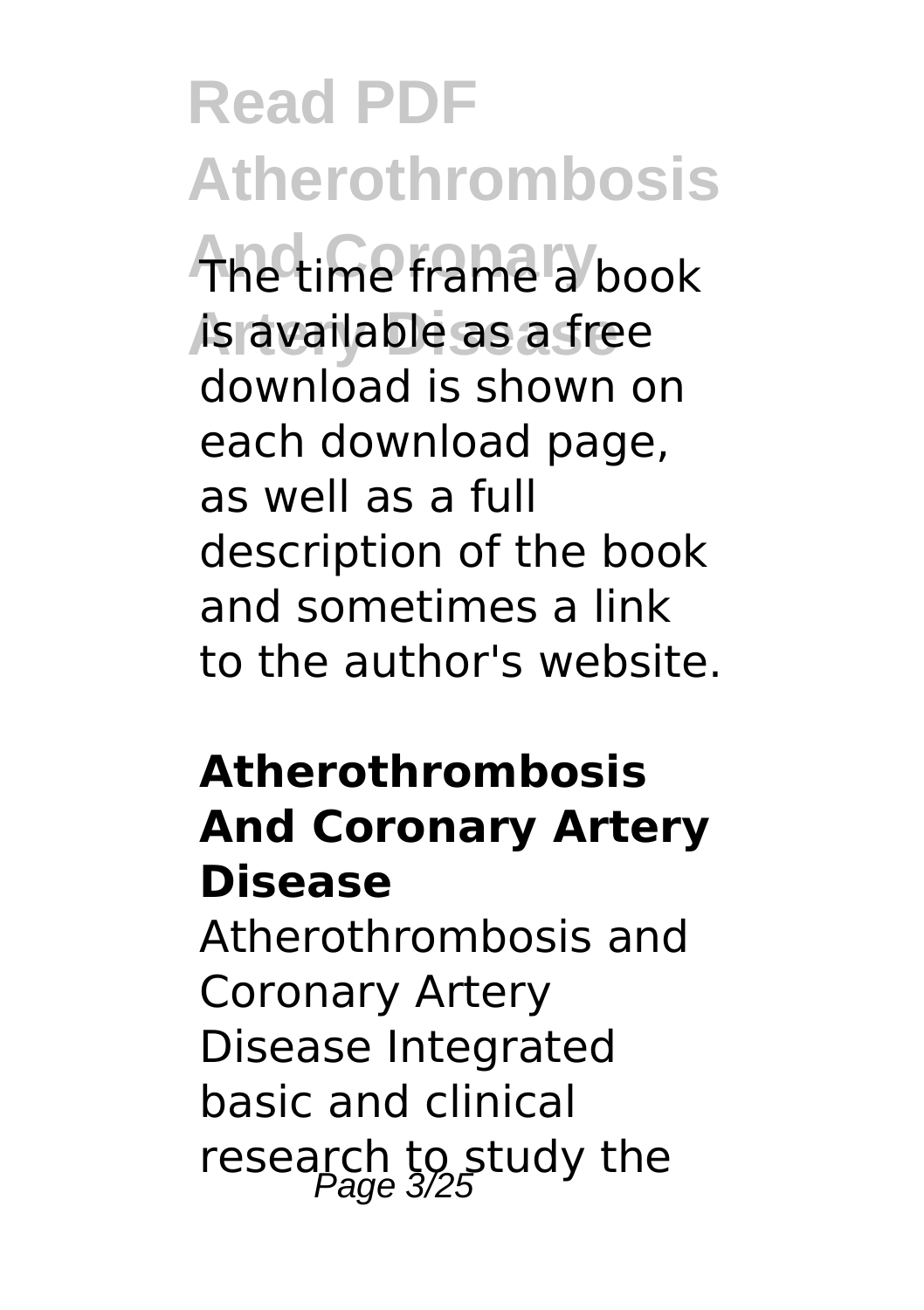**Read PDF Atherothrombosis** etiology, pathogenesis, prevention, diagnosis, and treatment of CAD and atherothrombosis; translation of promising scientific and technological advances from discovery through preclinical studies to networks and multisite clinical trials.

**Atherothrombosis and Coronary Artery Disease | NHLBI, NIH** Atherothrombosis and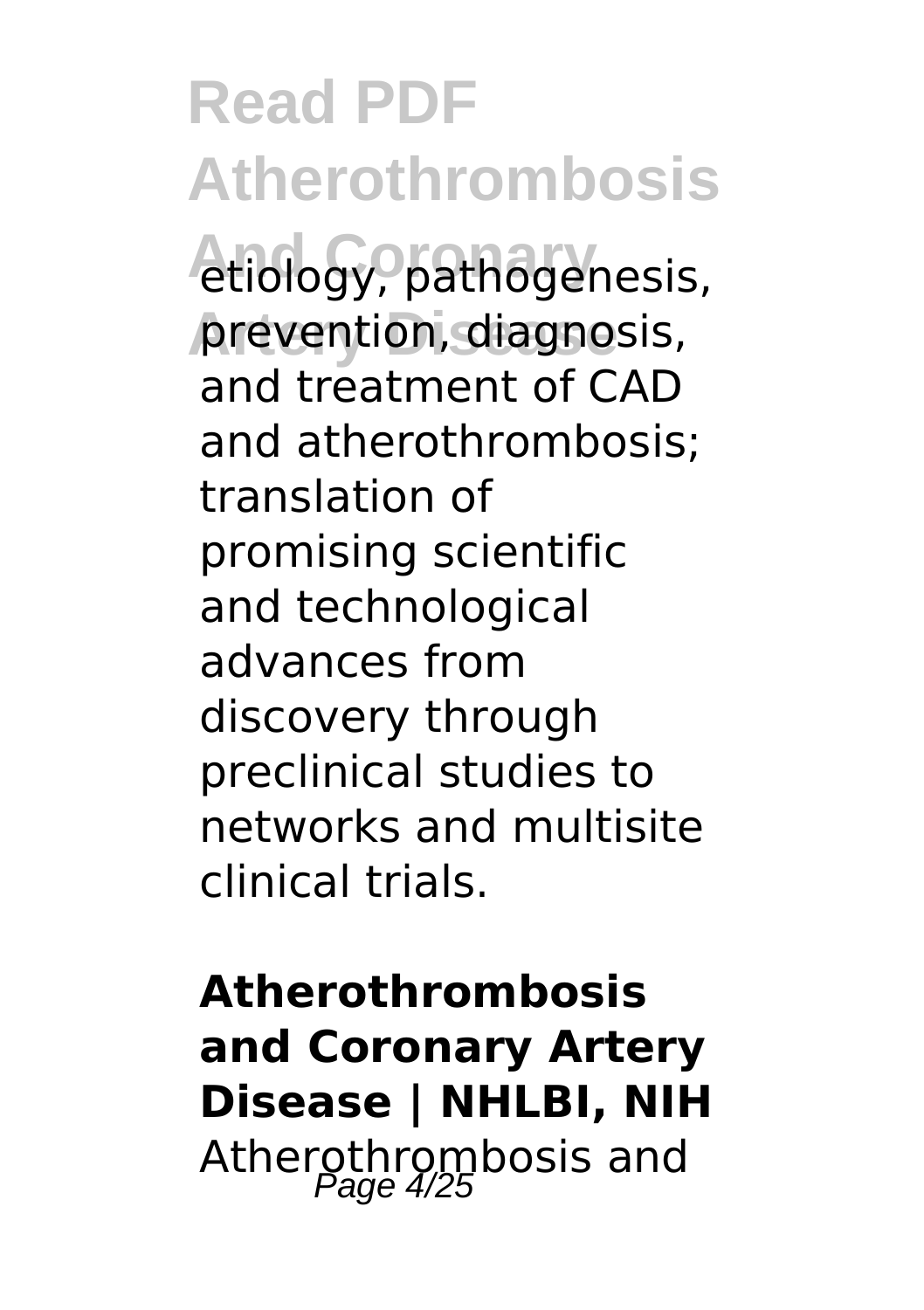**Read PDF Atherothrombosis Coronary Artery** y **Artery Disease** Disease Valentin Fuster , Eric J. Topol , Elizabeth G. Nabel Lippincott Williams & Wilkins , 2005 - Medical - 1636 pages

#### **Atherothrombosis and Coronary Artery Disease - Google Books**

Atherothrombosis and Coronary Artery Disease. Publication Year: 2004 Edition: 2nd Ed. Authors/Editor: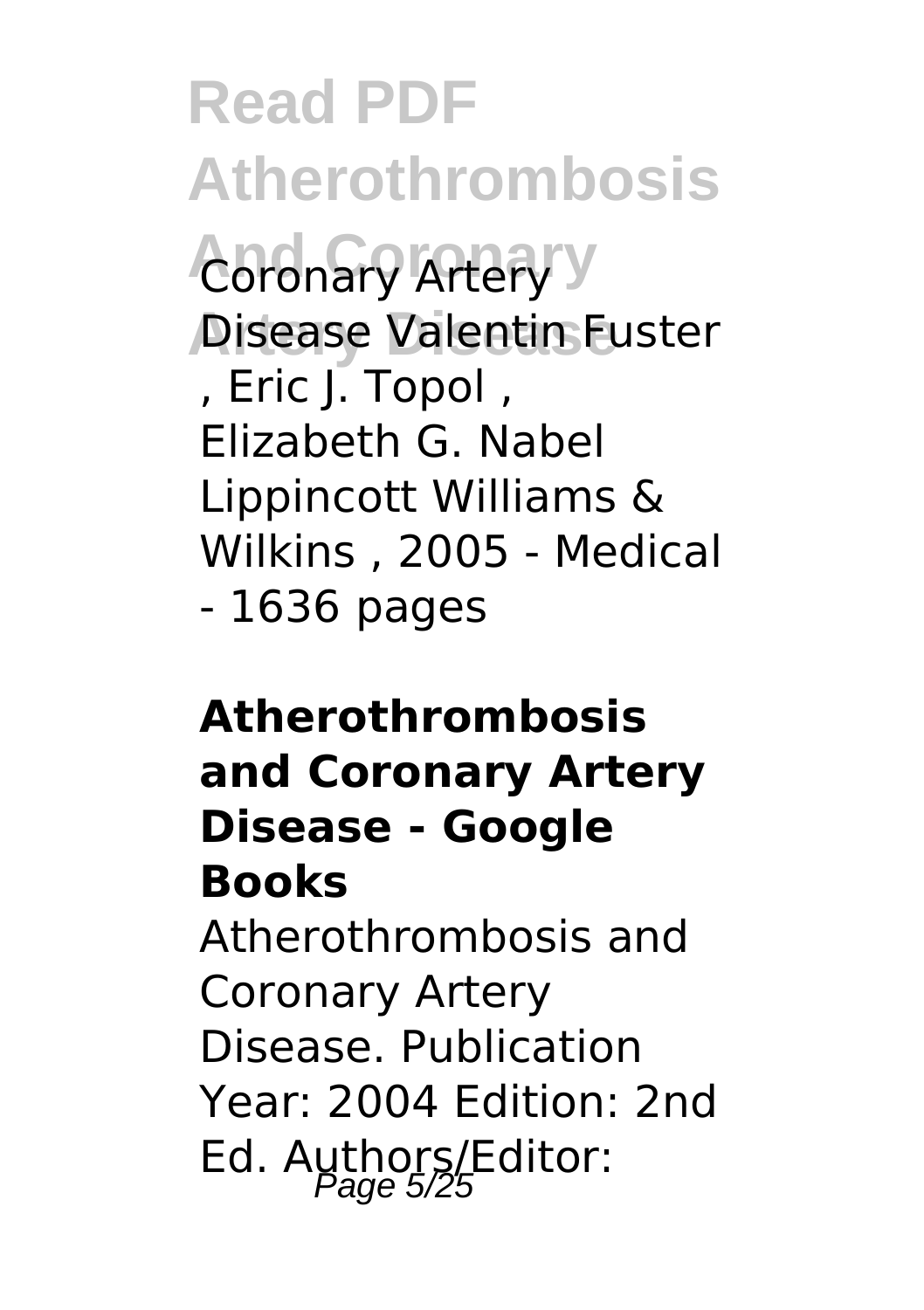**Read PDF Atherothrombosis And Coronary** Fuster, Valentin; Topol, **Artery Disease** Eric J.; Nabel, Elizabeth G. Publisher ...

#### **Atherothrombosis and Coronary Artery Disease**

Experimental studies in a pig model showed that the difficulties of coronary wall imaging are due to a combination of cardiac and respiratory motion artefacts, nonlinear course, small size, and location of the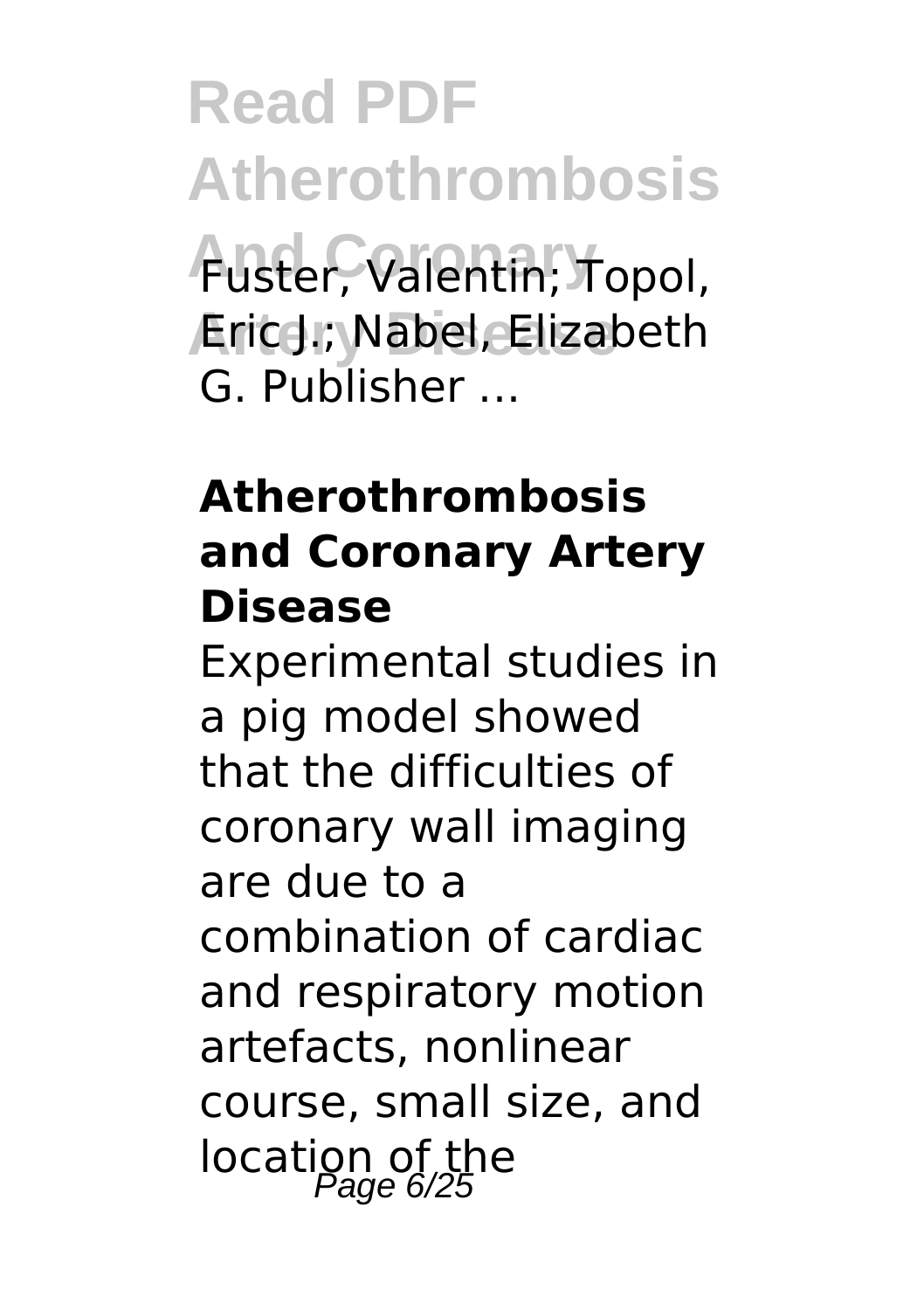**And Coronary** coronary arteries. 48 **Our group extended** the black-blood MRI methods used in the human carotid artery and aorta to imaging the coronary arterial lumen and wall. 49 High-resolution black ...

#### **Atherothrombosis: A widespread disease with unpredictable**

**...**

Atherothrombosis and Coronary Artery Disease Second Edition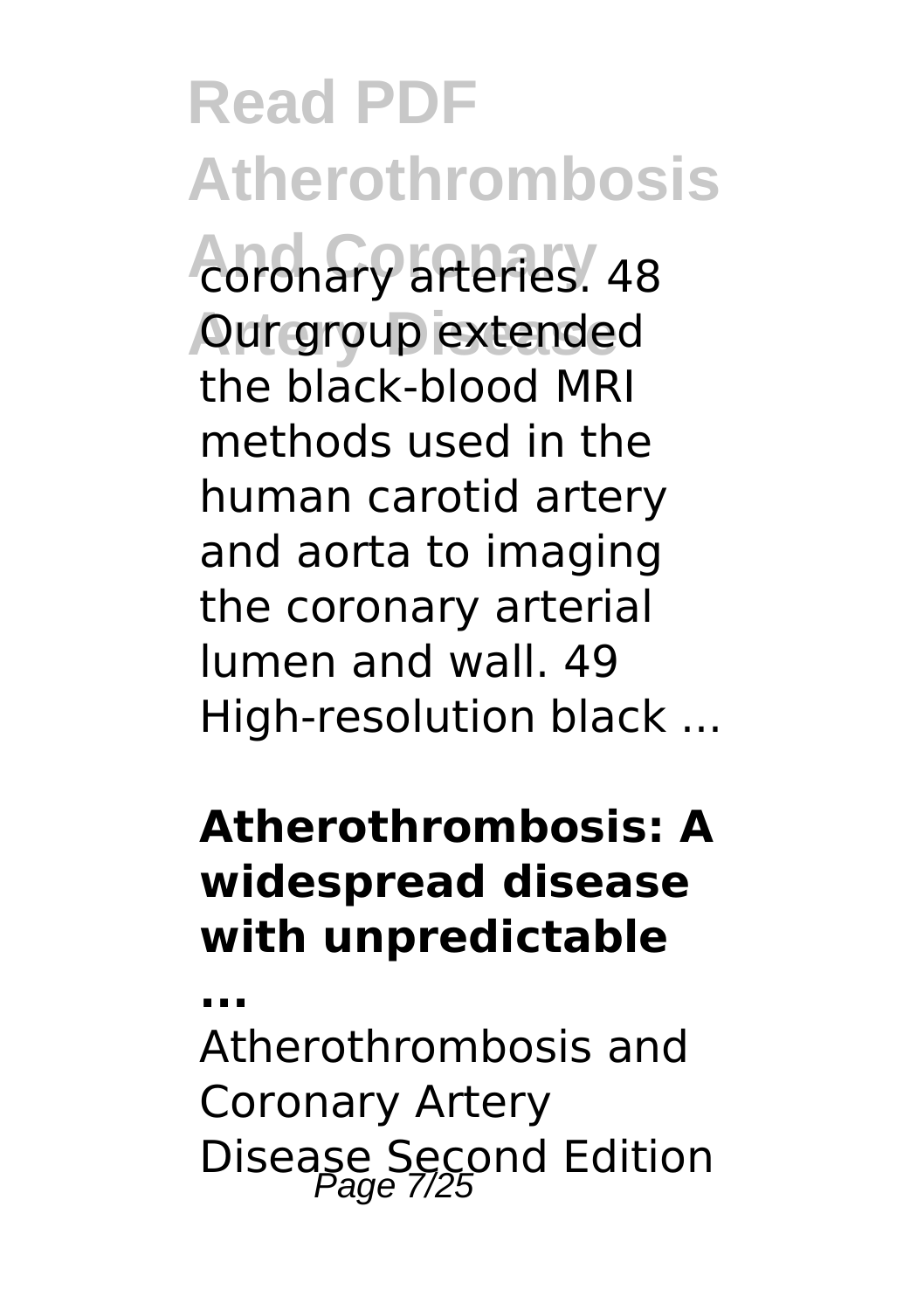**Read PDF Atherothrombosis by Valentin Fuster.** Atherothrombosis and Coronary Artery Disease provides comprehensive coverage of current approaches to the prevention, diagnosis, and management of atherothrombosis and its coronary and noncoronary complications. This edition has been thoroughly updated, sharply focused on clinical information,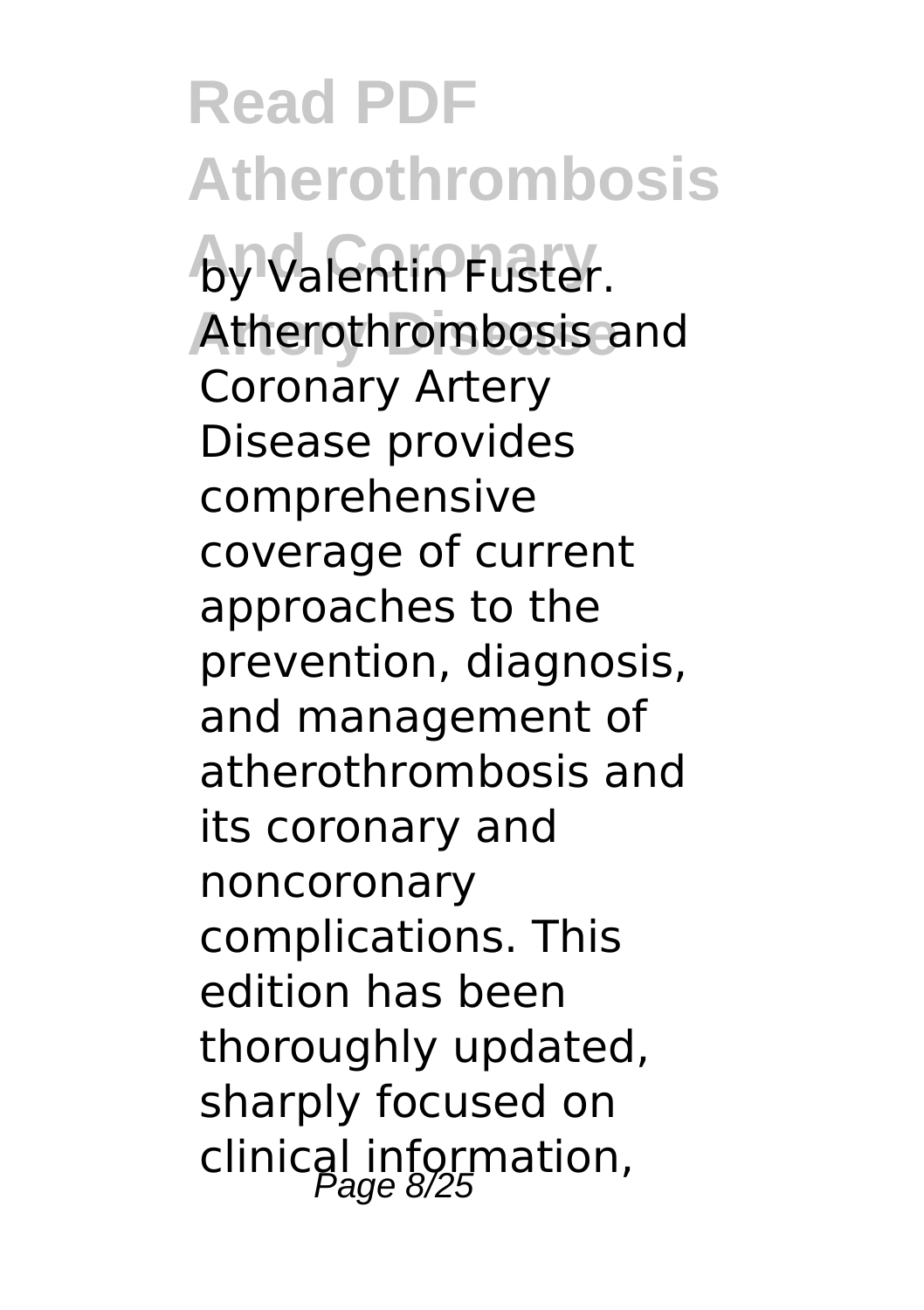### **Read PDF Atherothrombosis And Coronary** and trimmed to one ... **Artery Disease Atherothrombosis and Coronary Artery Disease, 2nd edition**

**...**

Atherothrombosis, characterised by atherosclerotic lesion disruption with superimposed thrombus formation, is the major cause of acute coronary syndromes (ACS) and cardiovascular death. It is the leading cause of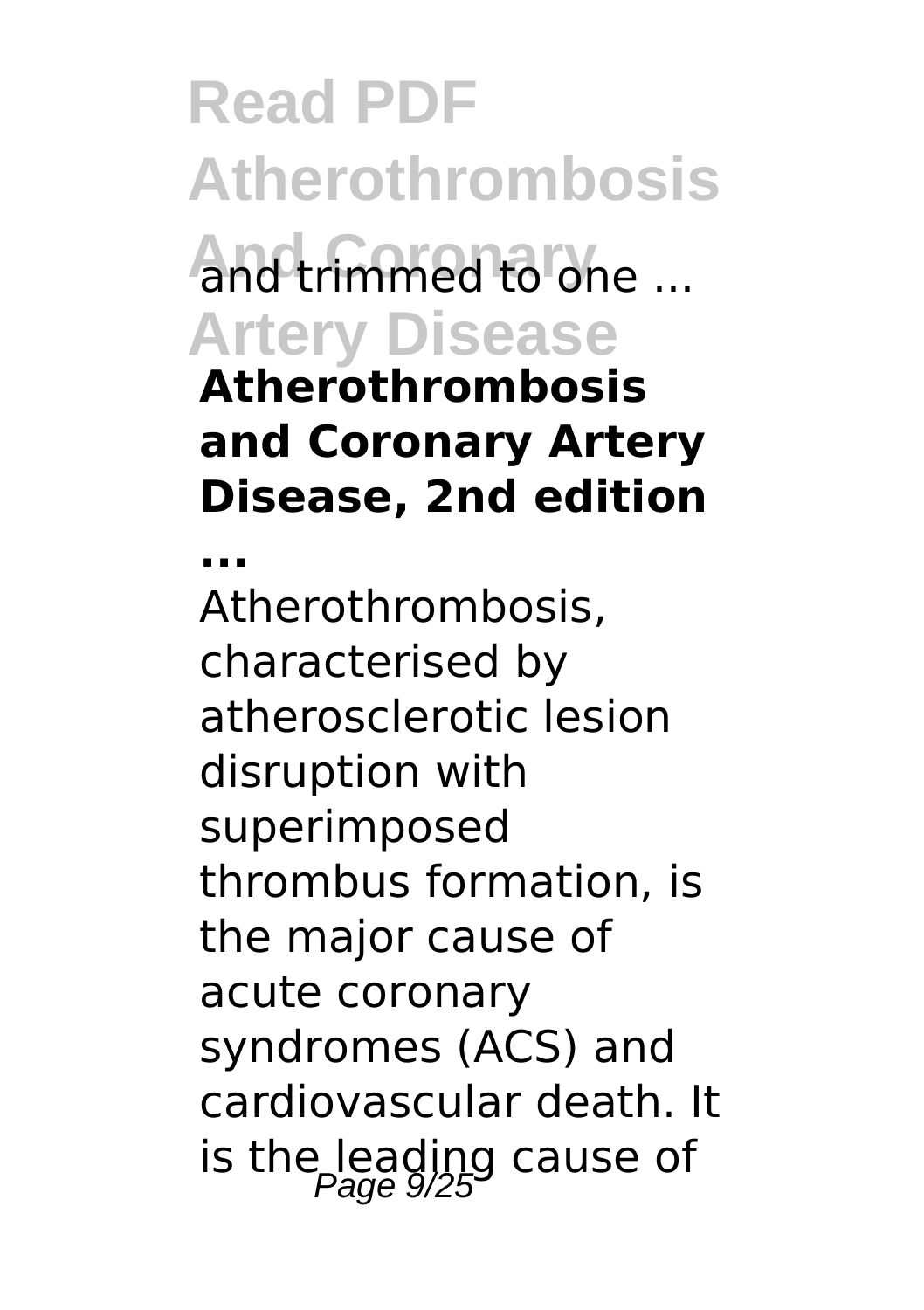**Read PDF Atherothrombosis And rtality in the ry Artery Disease** industrialised world. Atherosclerosis is a diffuse process that starts …

#### **Atherothrombosis: a widespread disease with unpredictable**

**...**

Since we're all at risk for coronary artery disease, it's worth learning more about atherosclerosis. Cold Facts About Hard Arteries About 18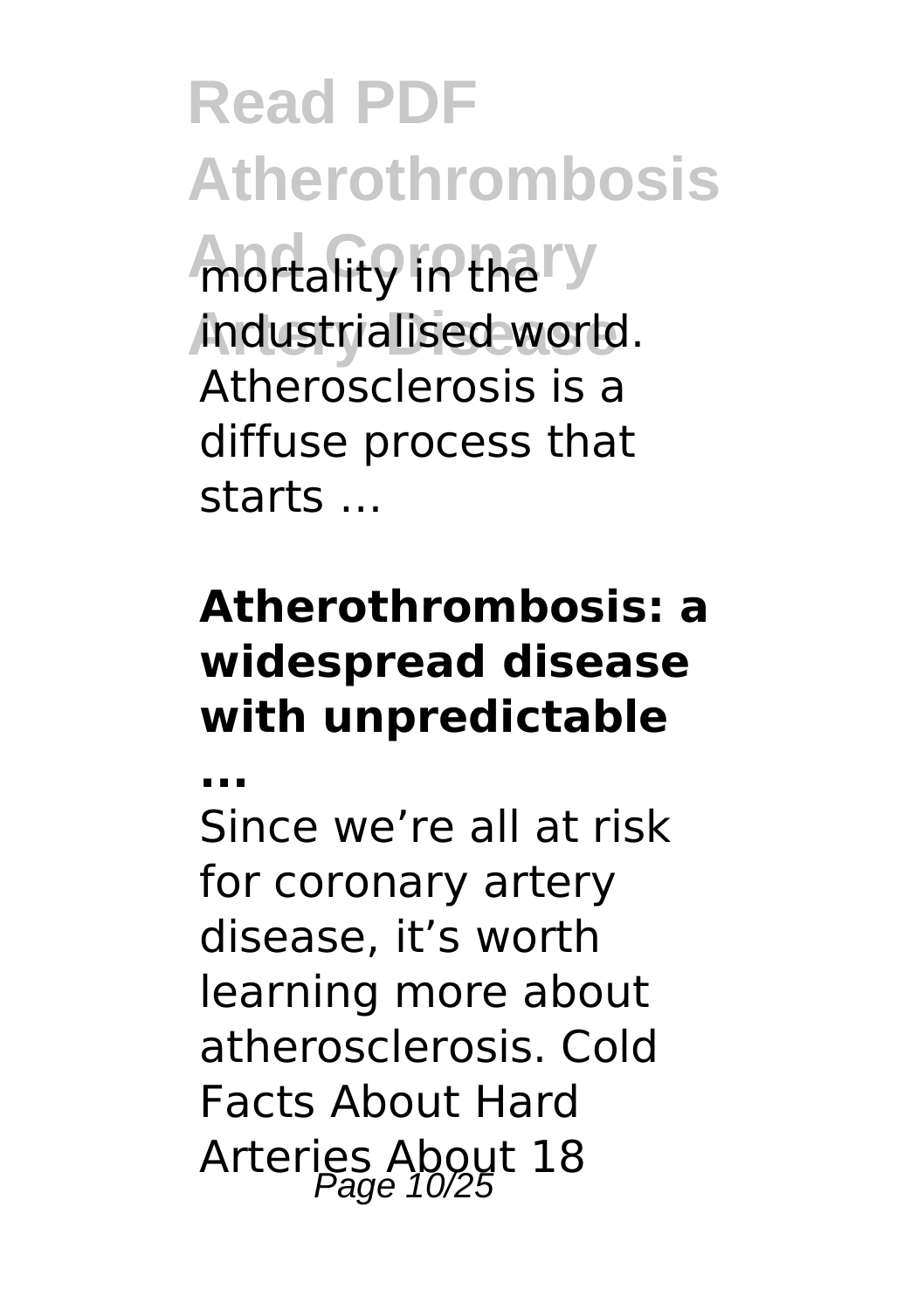**Read PDF Atherothrombosis Million Americans** ages **Artery Disease** 20 and older have heart disease.

#### **Atherosclerosis and Coronary Artery Disease** Key Difference – Coronary Artery Disease vs Atherosclerosis Atherosclerosis is a pathological condition of the arteries that is characterized by the buildup of fat deposits inside the arterial wall.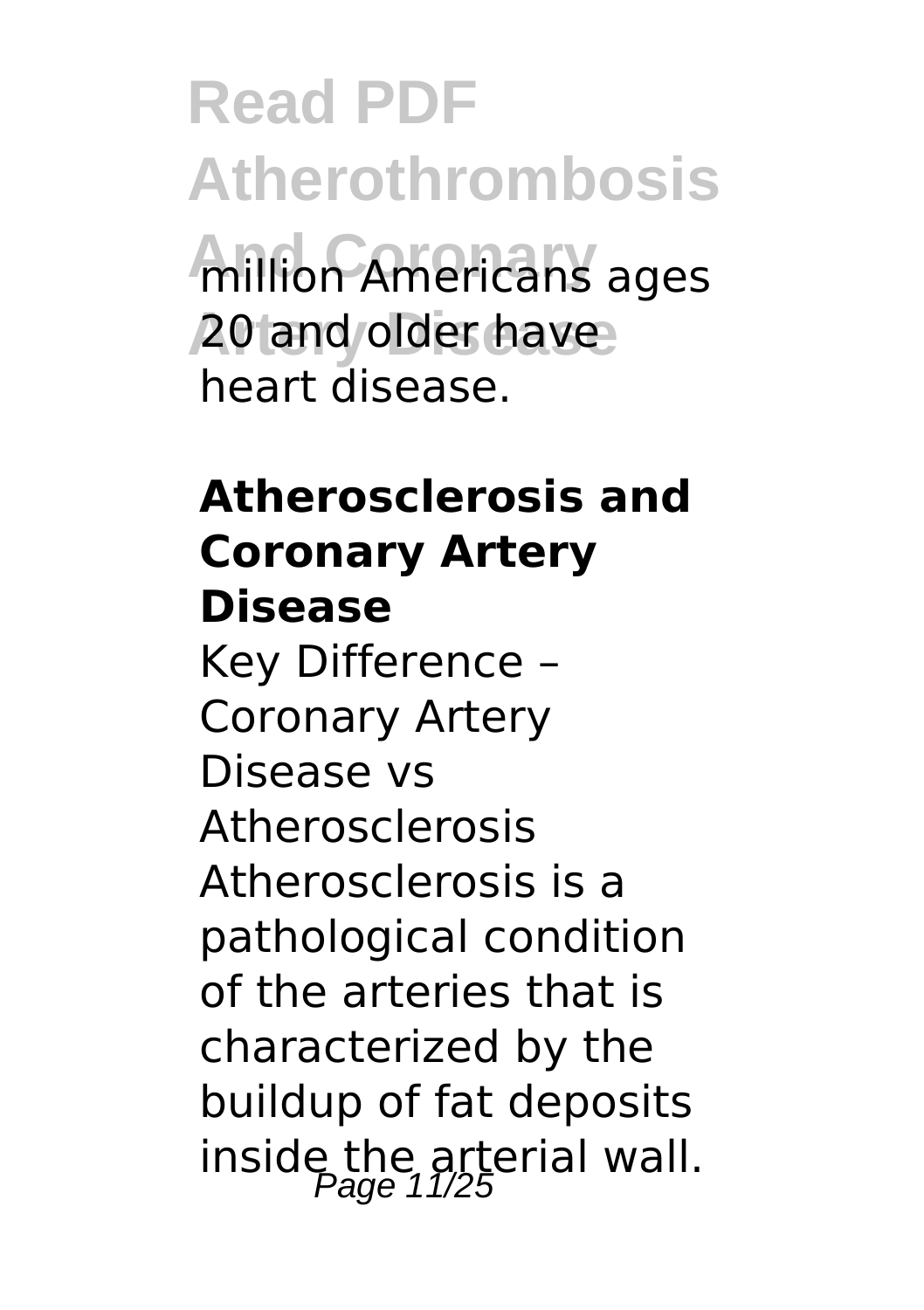When atherosclerosis takes place in thee coronary arteries there is an occlusion of the arterial lumen leading to a reduction in the myocardial perfusion which ends up as myocardial ischemia.

**Difference Between Coronary Artery Disease and ...** Atherothrombosis is a complex disease in which cholesterol deposition, Page 12/25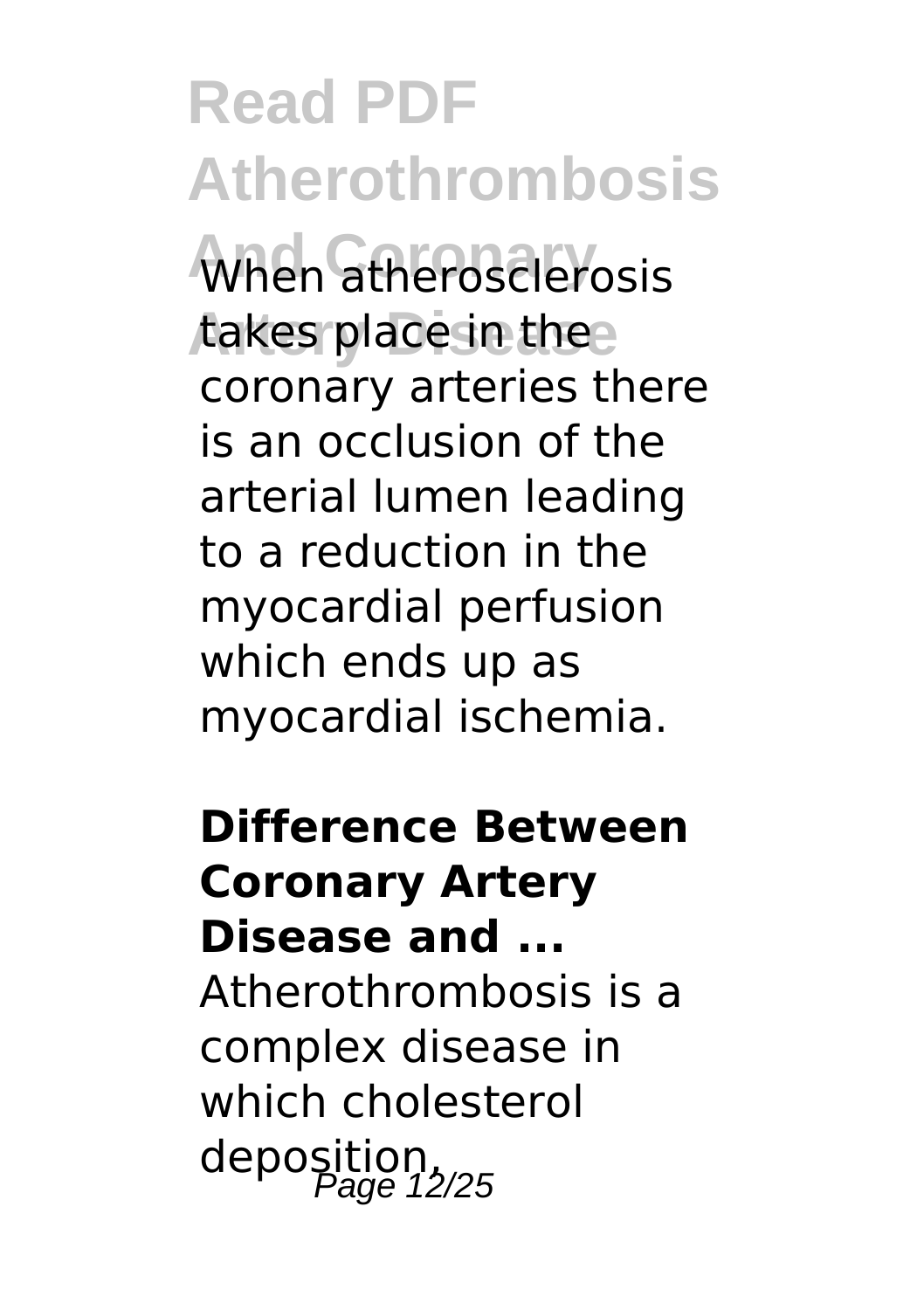**And Coronary** inflammation, and **Artery Disease** thrombus formation play a major role. Rupture of high-risk, vulnerable plaques is responsible for coronary thrombosis, the main cause of unstable angina, acute myocardial infarction, and sudden cardiac death.

**Atherothrombosis and High-Risk Plaque: Part I: Evolving** 13/25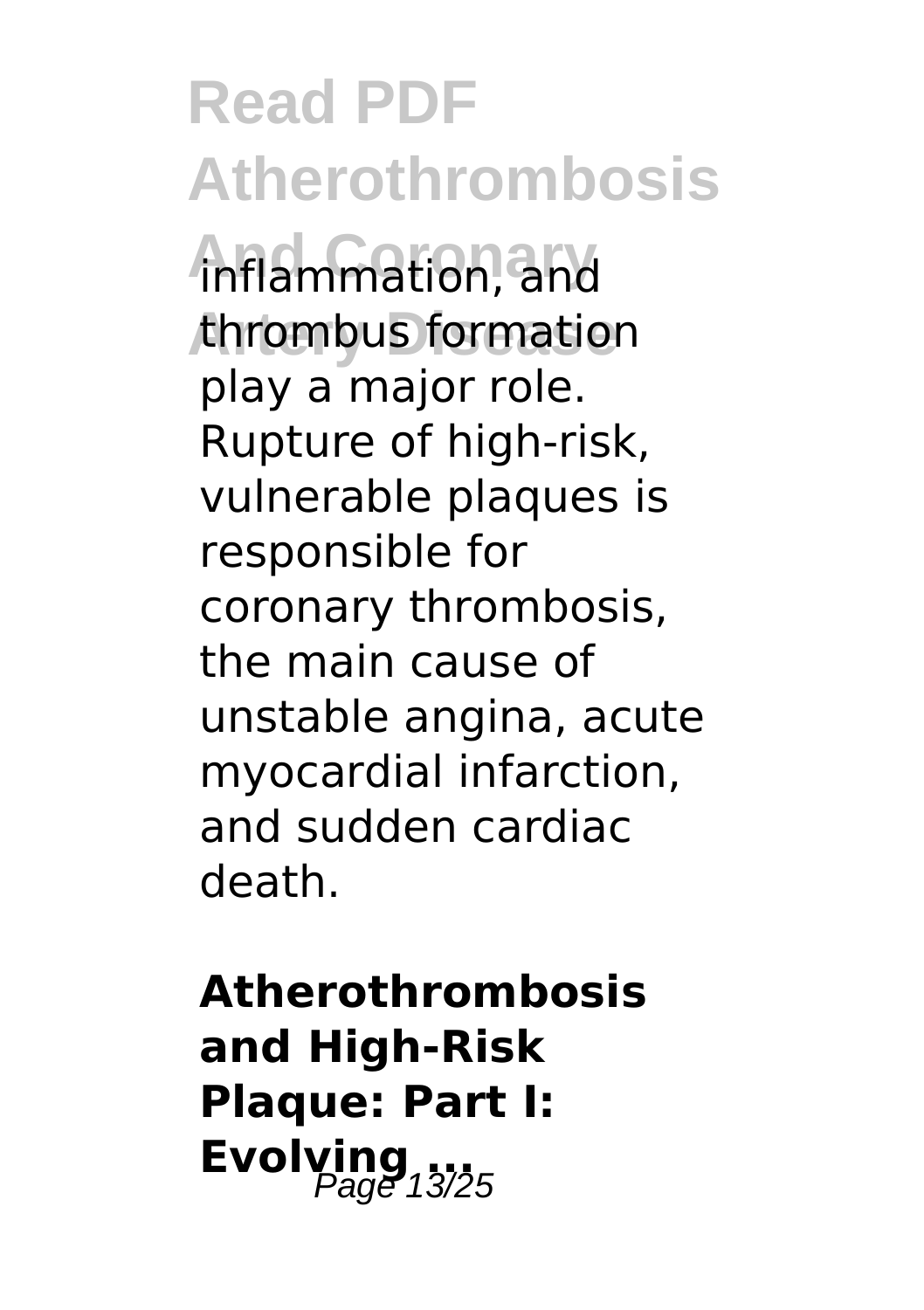**Read PDF Atherothrombosis Coronary artery** y **Artery Disease** disease (CAD) and acute myocardial infarction (AMI) are inflammatory pathologies, involving interleukins (ILs), such as IL-1β, IL-6 and tumor necrosis factor (TNF)-α, and acute phase proteins production, such as for C reactive protein (CRP). The process begins with retention of low-d …

Page 14/25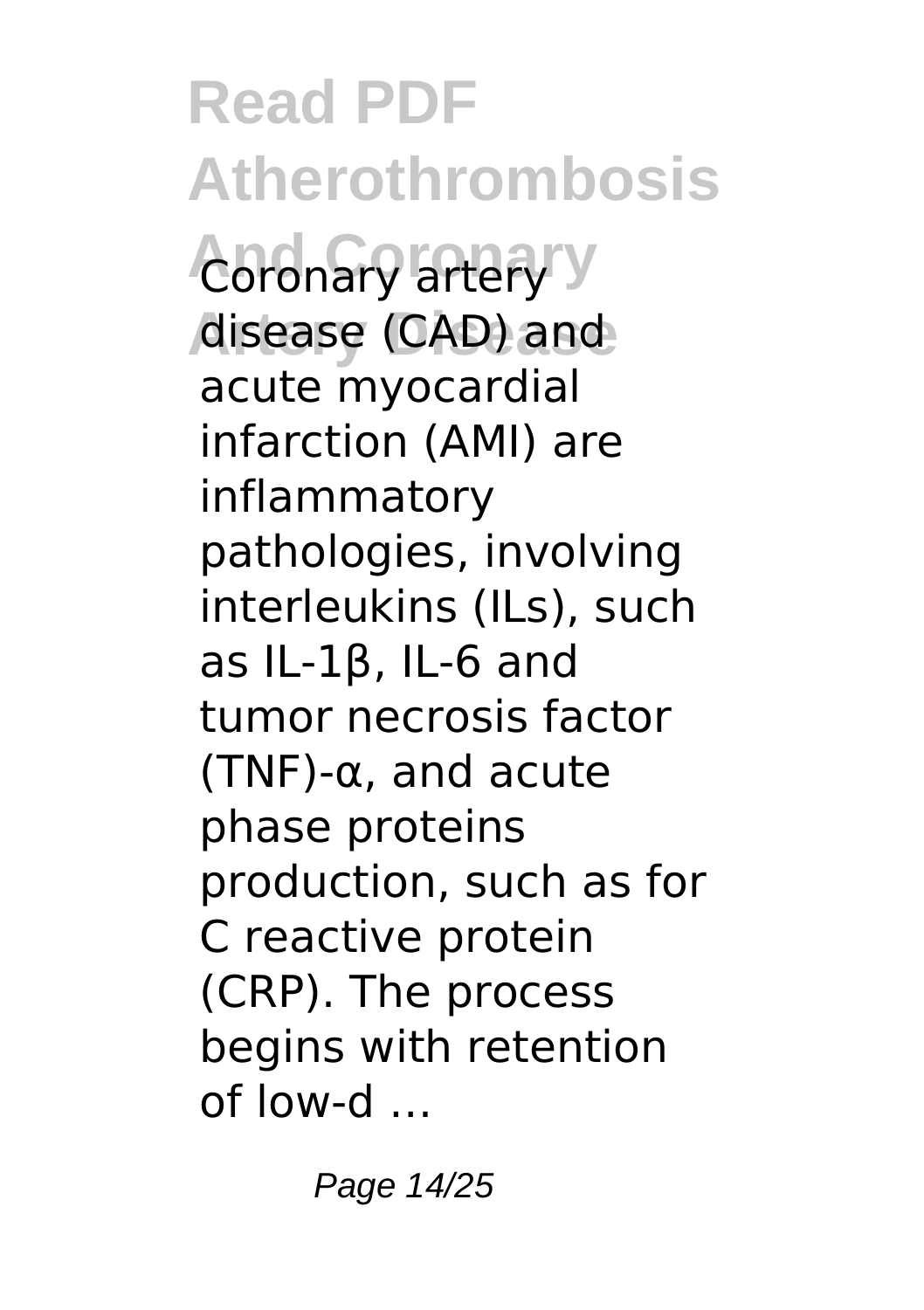**Read PDF Atherothrombosis And Coronary Role of vascular Artery Disease inflammation in coronary artery disease ...** Atherothrombosis is the main cause of chronic morbidity and mortality worldwide. 1, 2 This complex condition, pragmatically classified as coronary artery disease (CAD), cerebrovascular disease (CVD), and peripheral artery disease (PAD)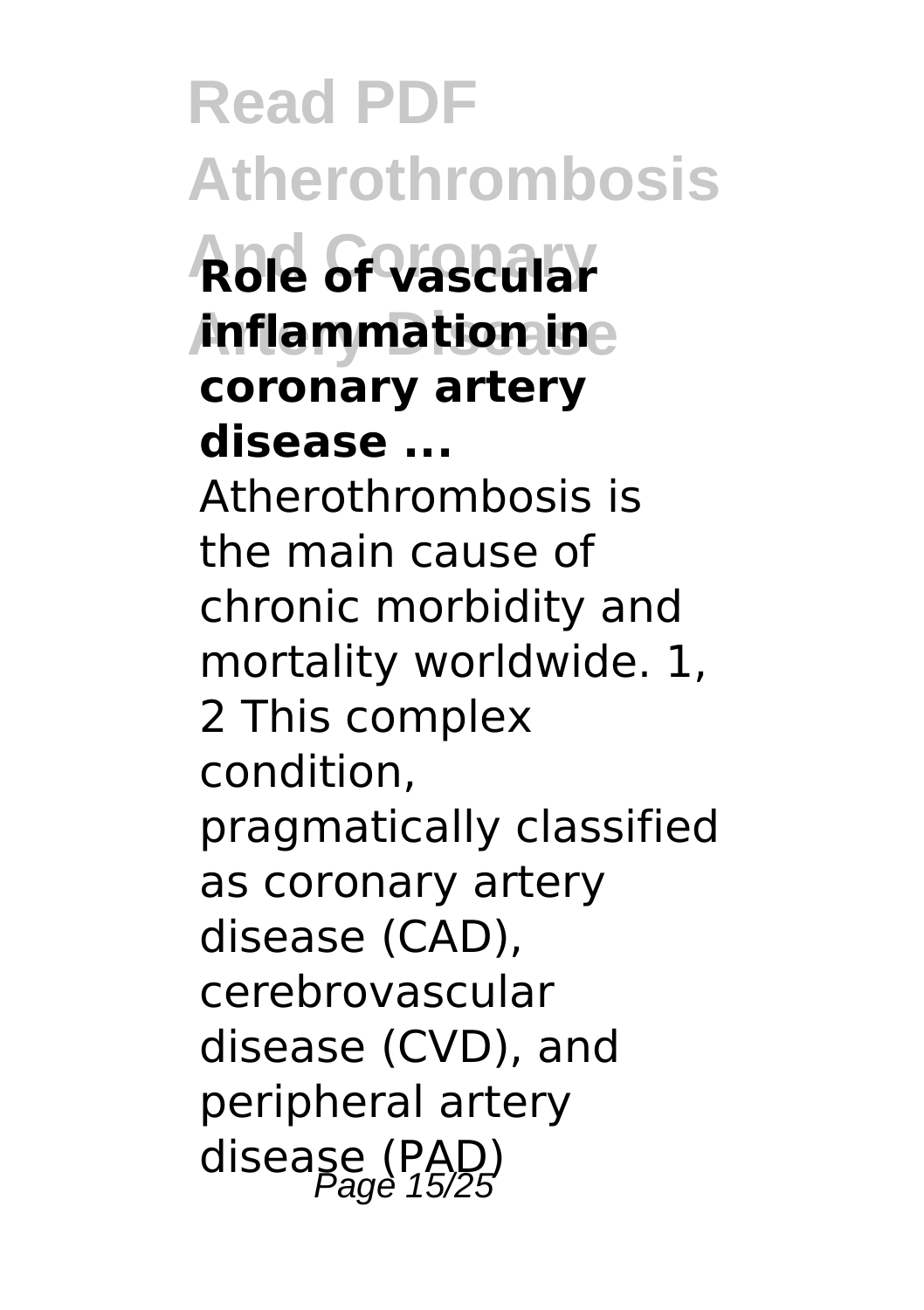**Read PDF Atherothrombosis And Coronary** according to disease *location, is now* se becoming an important health strain in low‐ to medium‐income nations. 3-6 For some Latin American countries, chronic ...

#### **Atherothrombotic Disease, Traditional Risk Factors, and 4**

**...**

Atherothrombosis is a generalized and diffuse progressive process affecting multiple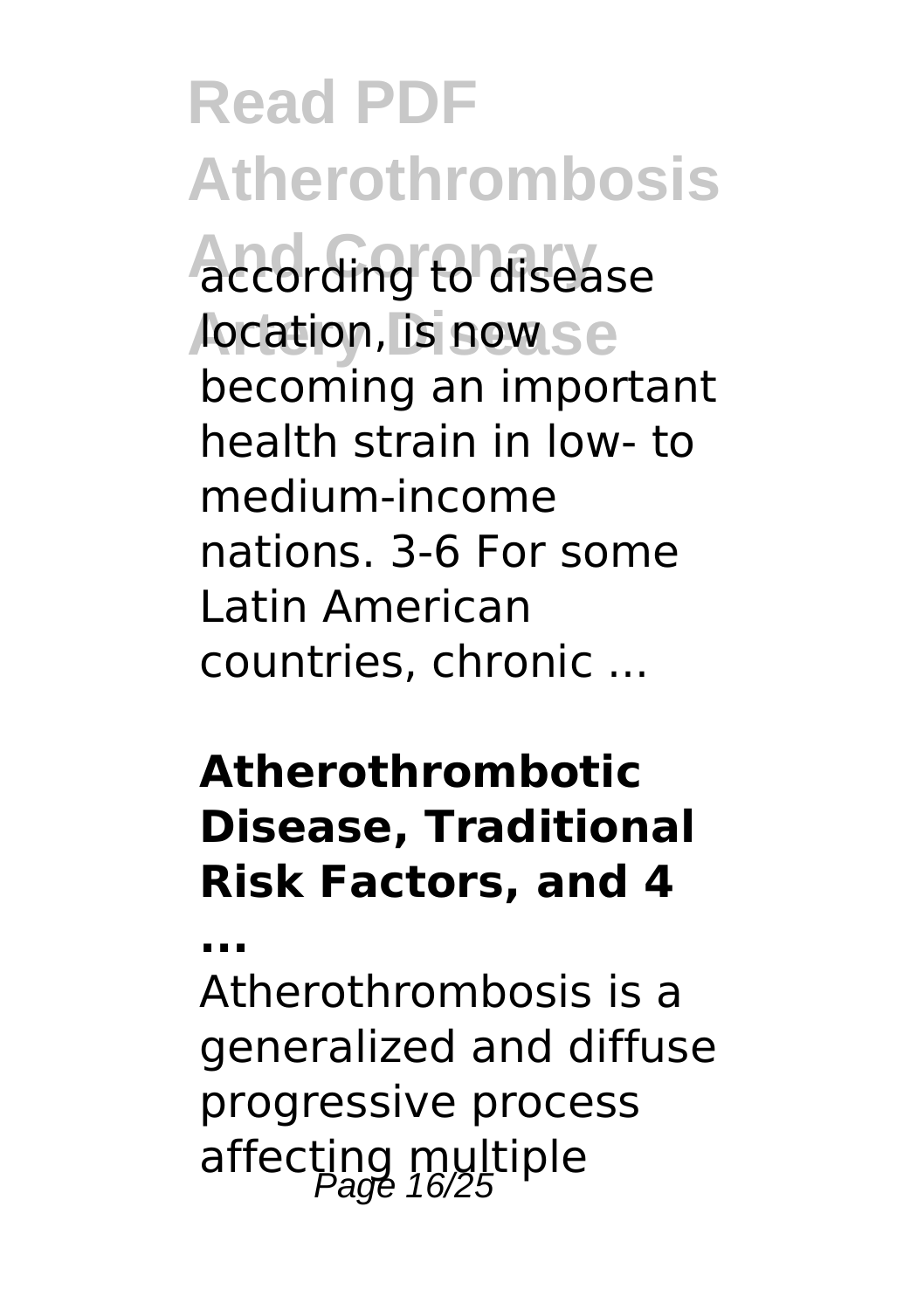**Read PDF Atherothrombosis And Coronary** vascular beds; its **Artery Disease** clinical consequences, including acute coronary syndromes (unstable angina, acute myocardial infarction, and sudden cardiac death), ischemic stroke, and peripheral arterial disease, are unpredictable in their time course and potentially lifethreatening.

### **Atherothrombosis:** Epidemiology,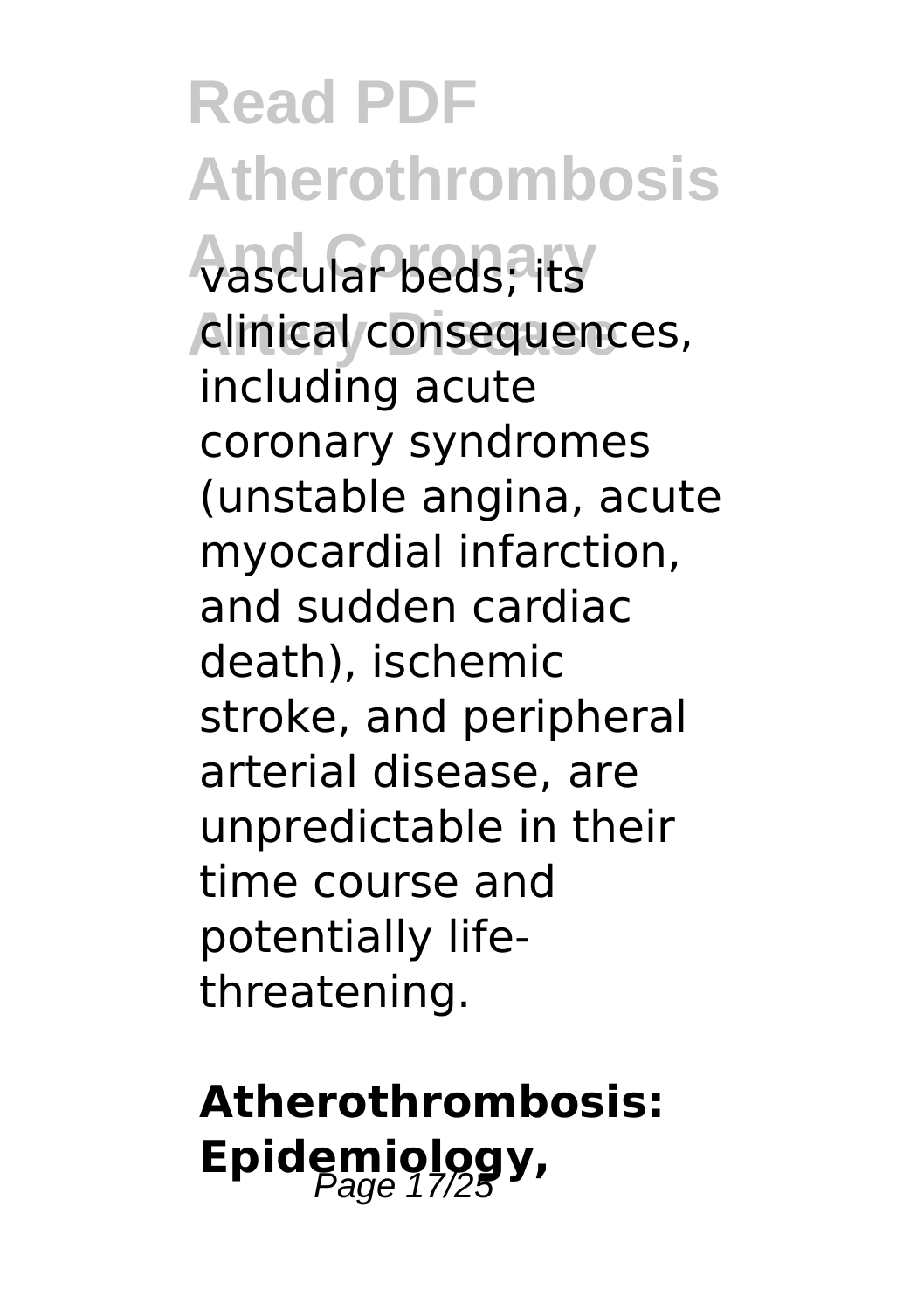**Read PDF Atherothrombosis And Coronary Pathophysiology, Andery Disease** Coronary artery disease (CAD) is a cardiovascular disorder occurring due to the build-up of plaque in the arteries of the heart that causes reduction in the blood flow to the heart muscle. Stable and unstable angina, and myocardial infarction are forms of coronary artery disease. Chest pain that trayels to the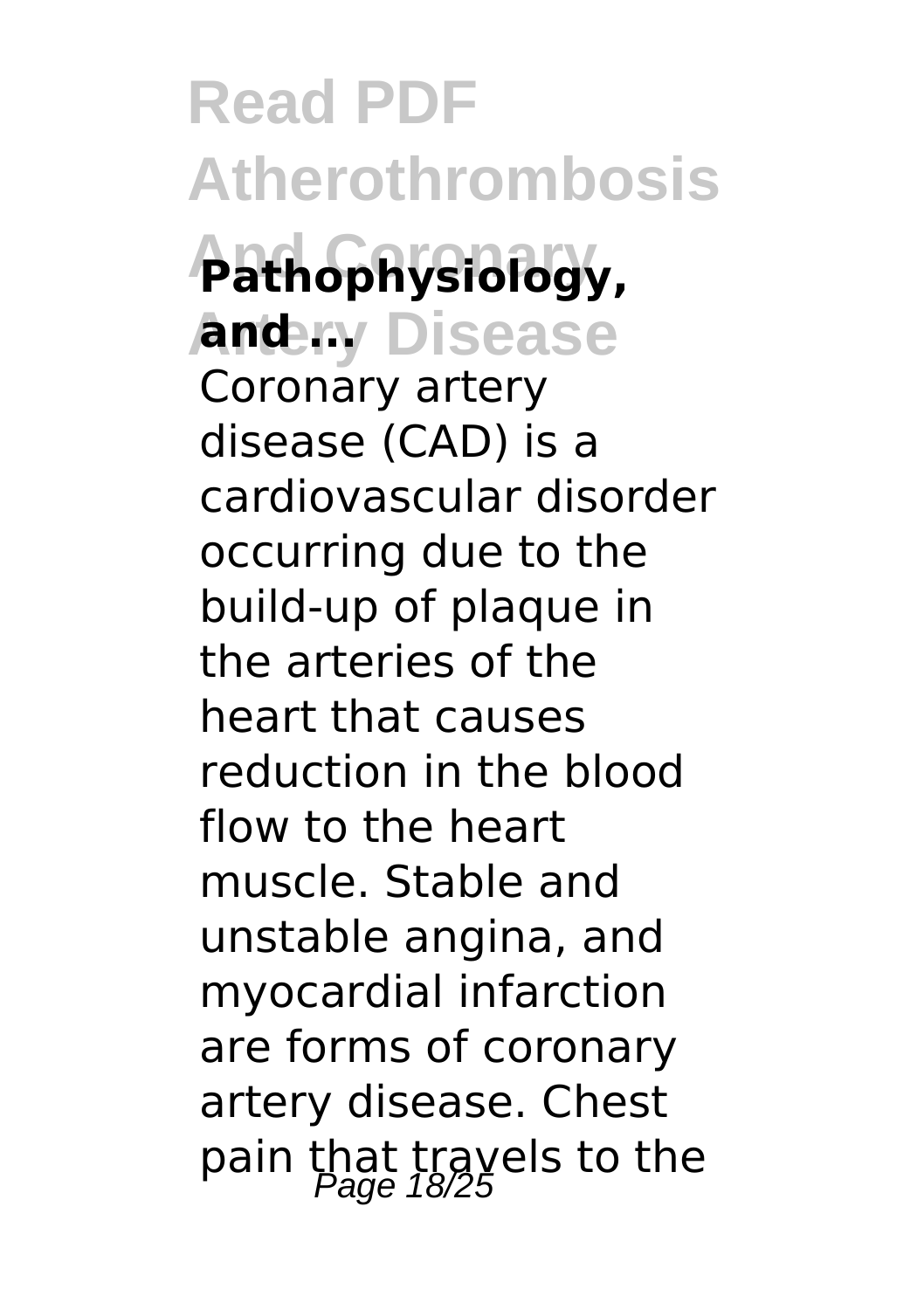**Read PDF Atherothrombosis And Coronary Artery Disease [PDF] Books Coronary Artery Disease Causes Diagnosis And ...** Buy Atherothrombosis and Coronary Artery Disease 2Rev Ed by Valentin Fuster, Eric J. Topol, Elizabeth G. Nabel (ISBN: 9780781735834) from Amazon's Book Store. Everyday low prices and free delivery on eligible orders.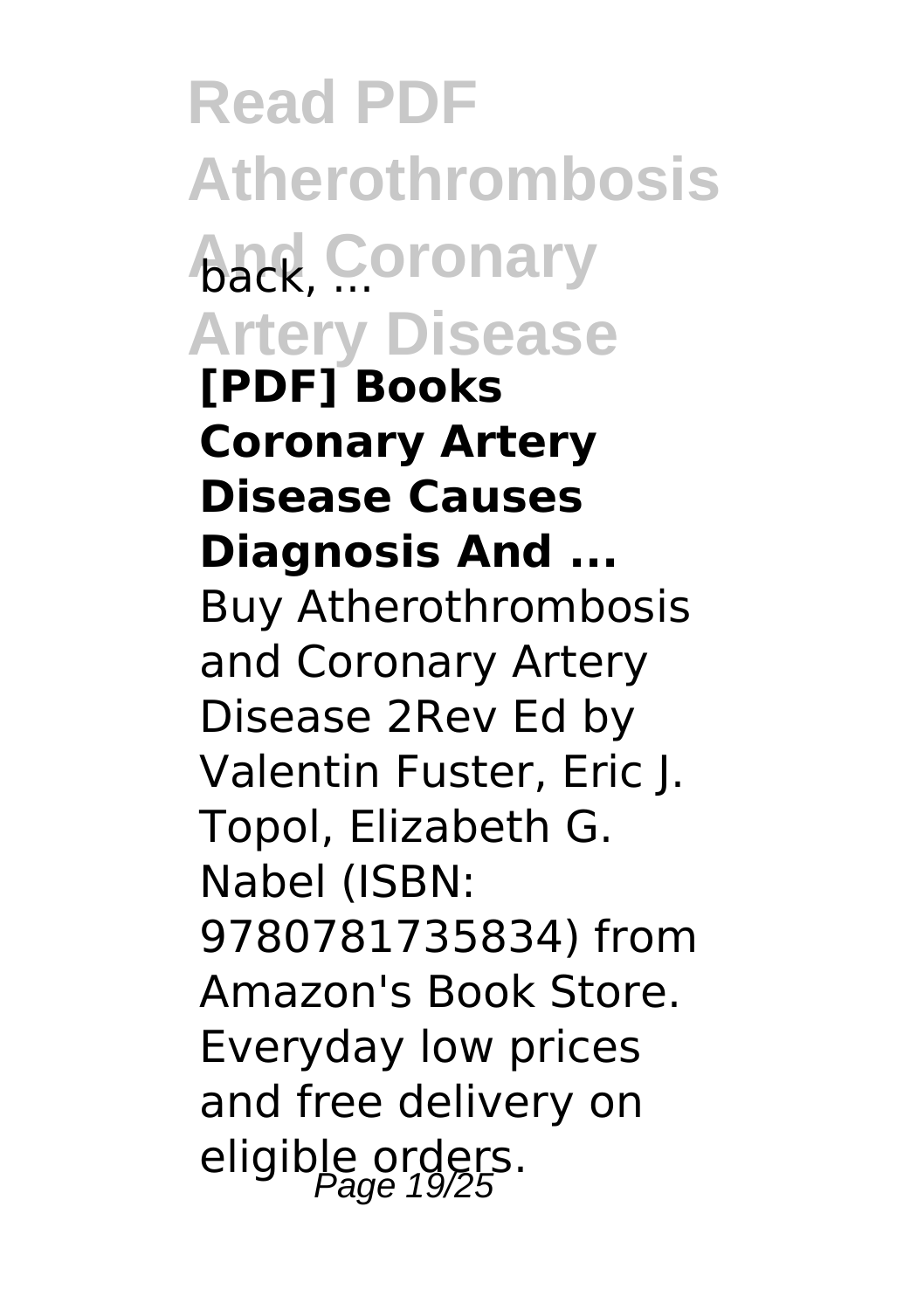## **Read PDF Atherothrombosis And Coronary**

**Artery Disease Atherothrombosis and Coronary Artery Disease: Amazon.co.uk ...** Atherothrombosis. Atherothrombosis forms on the basis of atherosclerotic lesions in 1 or more large arteries supplying the heart, brain, or other organs.10 Rupture or erosion of an atherosclerotic lesion provokes a hemostatic reaction, which may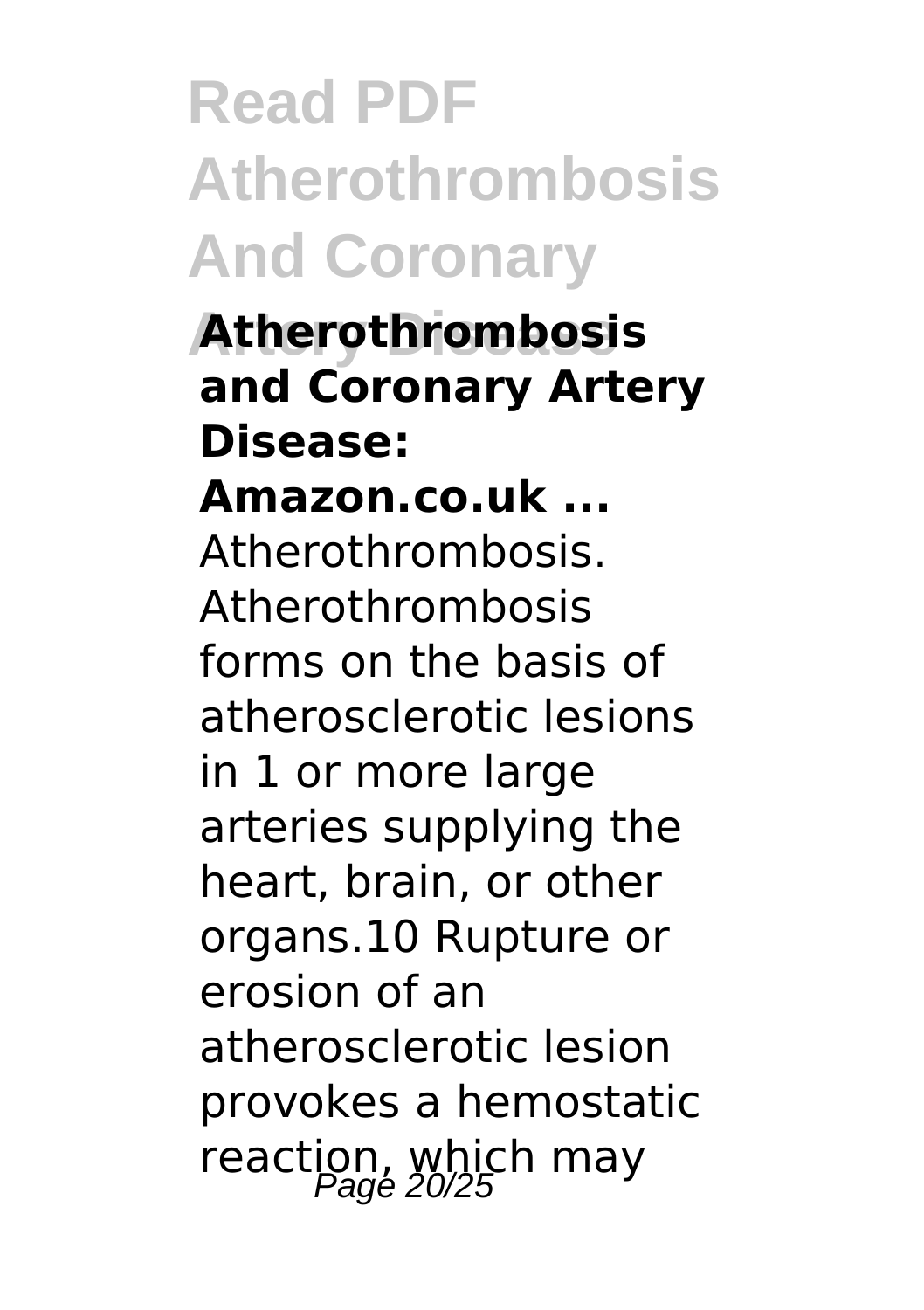*<u>Accur repeatedly</u>* and which will not cause major damage to the affected organ unless an occlusive thrombus forms11 that stops blood supply downstream ...

**Thrombin Generation and Atherothrombosis: What Does the ...** The year in atherothro mbosis.Journal of the . American College of Cardiglogy,  $60(10)$ ,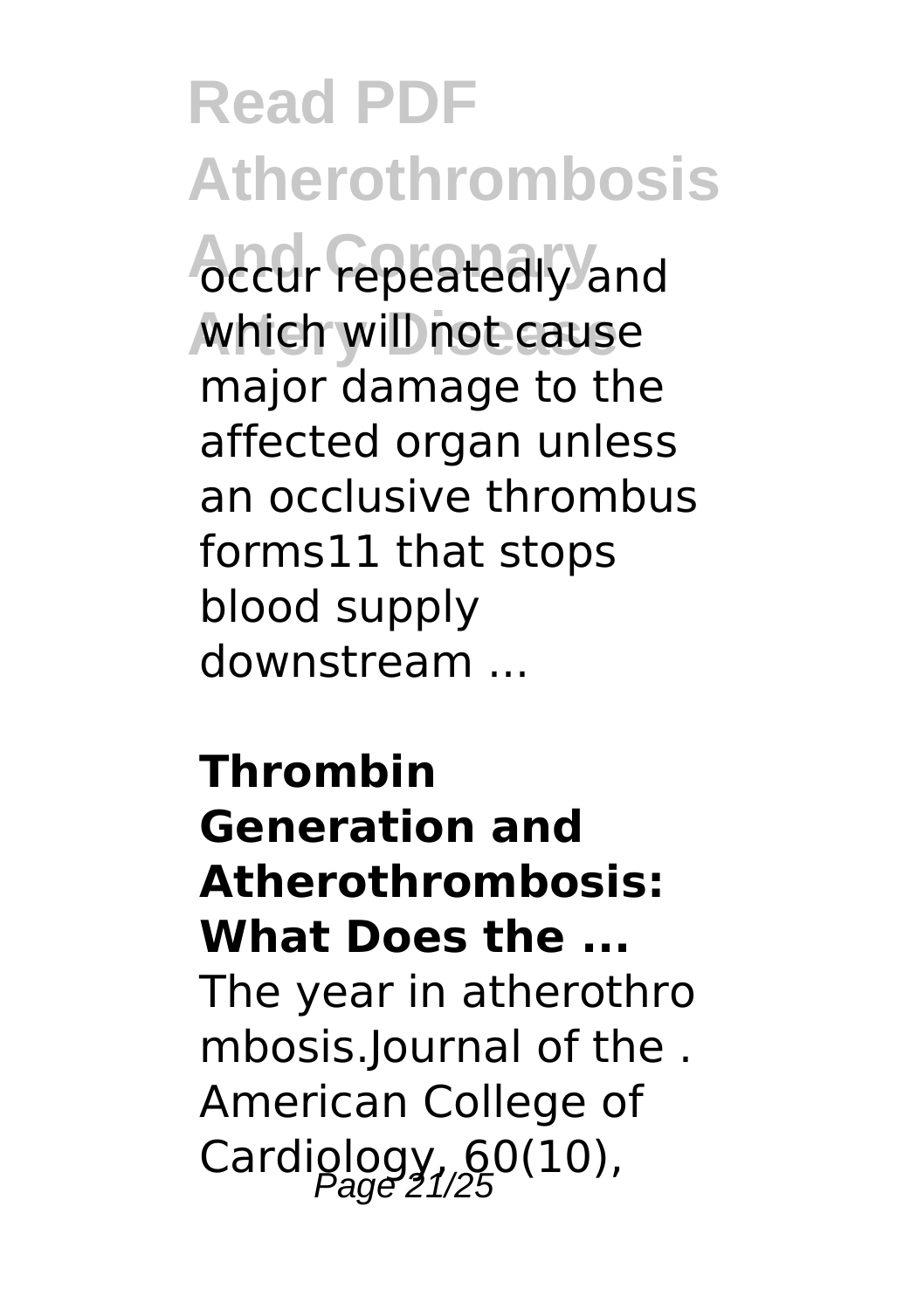**Read PDF Atherothrombosis And Coronary** 932-942. ... Coronary artery disease (CAD) is the leading cause of death and disability worldwide, ...

#### **(PDF) Coronary Heart Disease Part I: Pathophysiology and**

**...**

Atherothrombosis (AT) is the underlying condition responsible for the greatest number of deaths in Singapore. AT causes heart attack, stroke,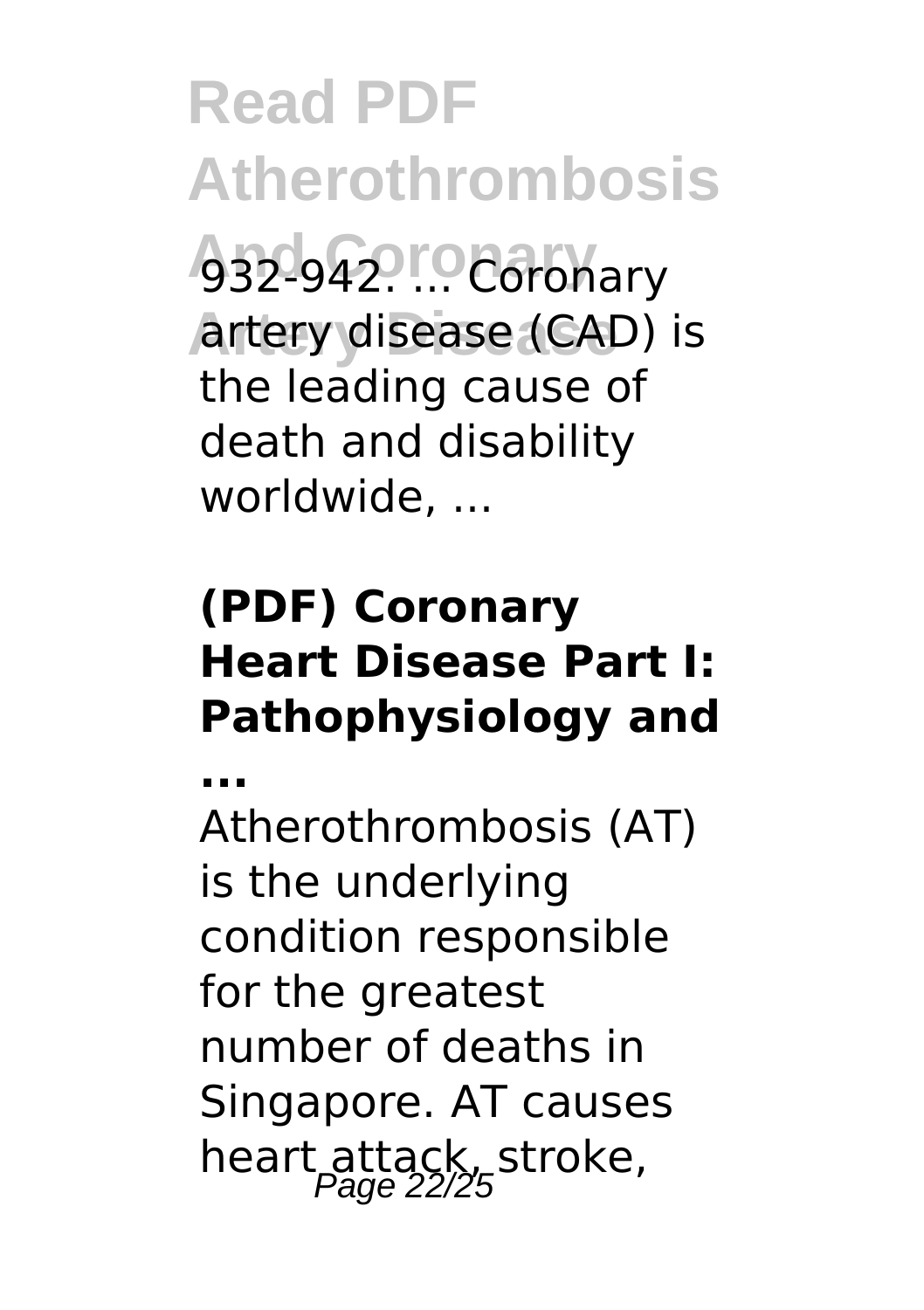and peripheral artery disease (narrowing or obstruction caused by cholesterol affecting the arteries that supply blood flow to the legs). The risk factors of AT are high blood pressure, cholesterol, and obesity.

#### **Atherothrombosis - Singapore Heart Foundation**

Hence, many patients have silent or clinically overt disease at two or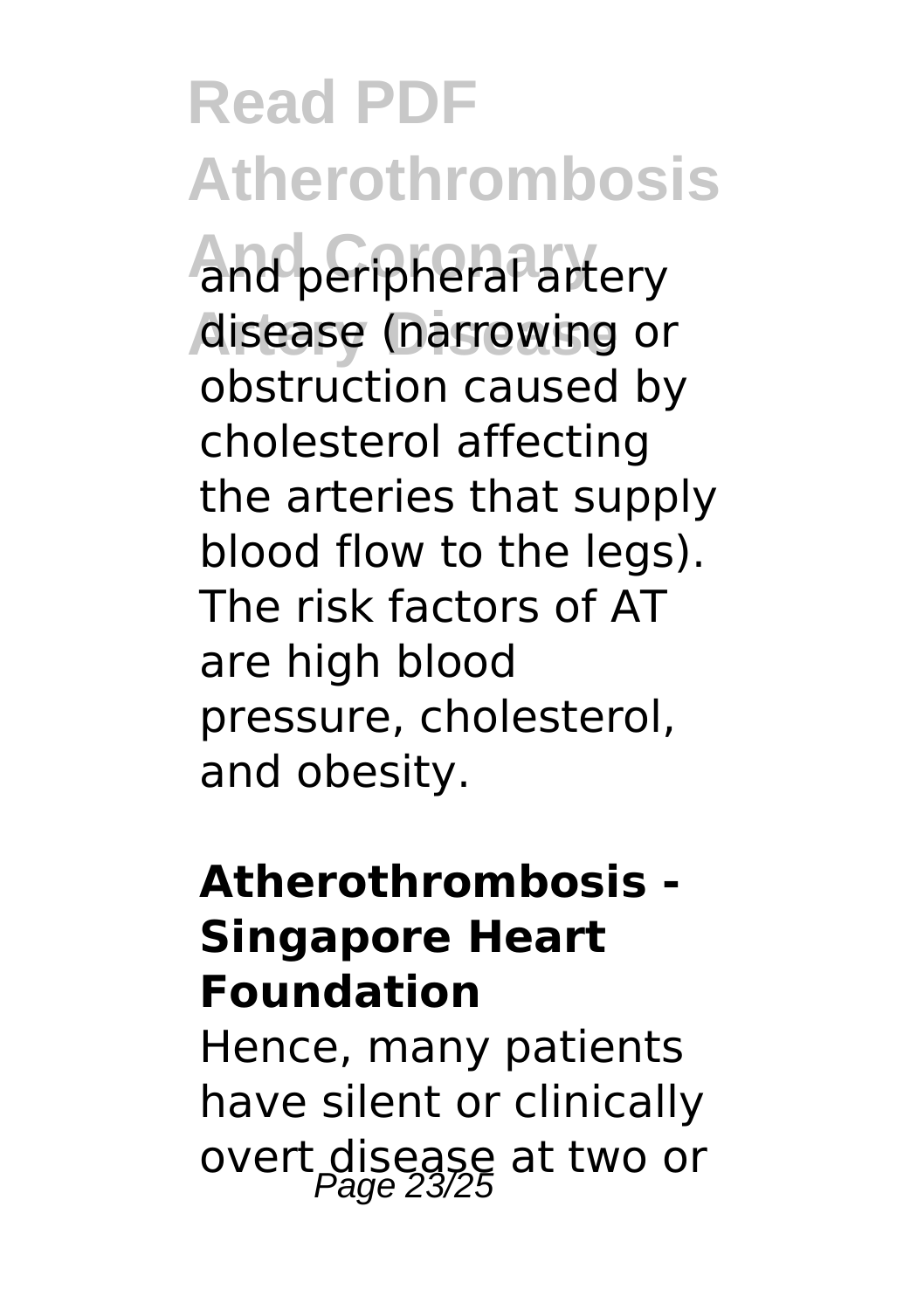**Read PDF Atherothrombosis** more sites 14. The **International Reduction** of Atherothrombosis for Continued Health (REACH) registry has shown that 25% of patients with coronary artery disease, 40% with cerebrovascular disease, and 62% with peripheral artery disease 15 have clinically overt

Copyright code: